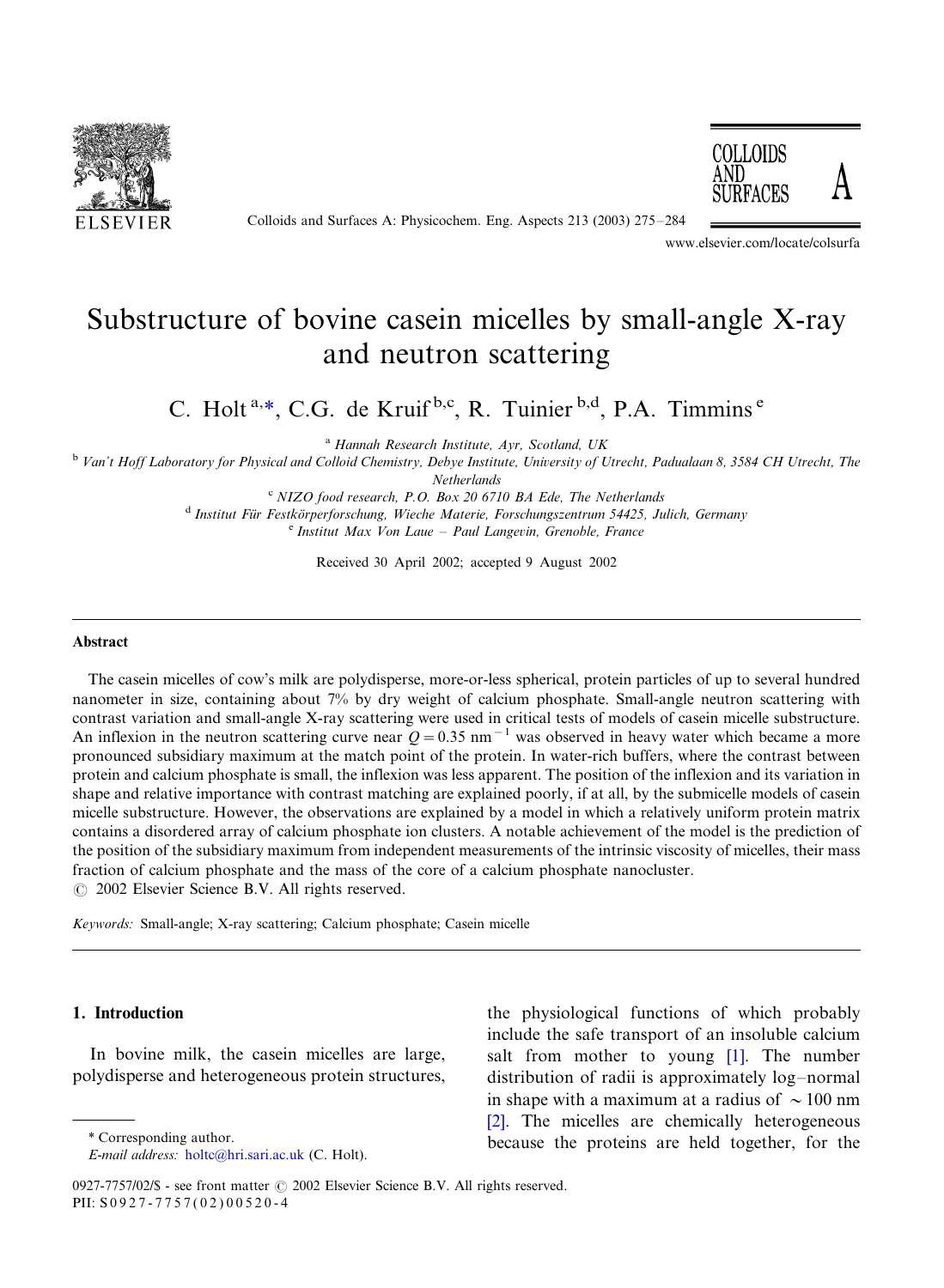<span id="page-1-0"></span>most part, by a small mass fraction, about 0.07, of calcium phosphate.

The substructure of casein micelles has been studied by small-angle X-ray  $[3]$  and neutron  $[4-6]$  $[4-6]$ scattering (SAXS and SANS, respectively). An inflexion point is seen by SANS in heavy water at about  $Q = 0.35$  nm<sup>-1</sup>. The wave vector Q is defined as  $4\pi \sin(\theta/2)/\lambda_o$ , where  $\theta$  is the angle at which the scattered intensity is detected and  $\lambda_0$  is the X-ray or neutron wavelength. All the SAXS and SANS studies published to date have assumed that the inflexion is due to scattering by submicelles. Submicellar models of casein micelle substructure have been proposed in a wide variety of forms over the last 35 years (reviewed by Rollema [\[7\]](#page-8-0)). They have included models in which the submicelles are of constant, or variable, size, composition or internal structure. In some models the submicelles are held together by calcium phosphate, in others, the calcium phosphate does not feature and in the most recent proposal [\[8\],](#page-8-0) the calcium phosphate is placed within the submicelles. Other workers have not accepted the subunit hypothesis  $[1,9-15]$  $[1,9-15]$  and have proposed that the substructure might be due to the micellar calcium phosphate.

When a solution containing the hydrophilic  $\beta$ casein N-terminal tryptic phosphopeptide,  $\beta$ -CN 4P (f1-25), and milk salts at their milk concentrations was gently brought up in pH from 5.5 to 6.7 by hydrolysis of urea with the enzyme urease, particles called calcium phosphate nanoclusters formed spontaneously [\[15\].](#page-9-0) These comprised a core of calcium phosphate and a shell of the phosphopeptide. The core calcium phosphate was found to be amorphous and was closely similar in its composition and solubility to the natural casein micellar calcium phosphate.

In this paper, we largely confirm and extend earlier observations of SANS by casein micelles using contrast variation, and interpret the results using a model for the micelle substructure in which a more-or-less homogeneous protein matrix contains a disordered array of calcium phosphate particles with the same mass as the core mass of calcium phosphate nanoclusters prepared in the laboratory.

## 2. Theory

In a SANS experiment, the normalised scattered intensity  $I(Q)$  is measured. For a dispersion of isotropic, monodisperse particles,  $I(Q)$  is related to the inter-particle structure factor,  $S(Q)$  and the particle scattering factor  $P(Q)$  by [\[16](#page-9-0)–18]:

$$
I(Q) \propto \phi P(Q)S(Q),\tag{1}
$$

where  $\phi$  is the volume fraction of colloidal particles. The proportionality constant depends on the difference between the scattering length densities of the particle and the solvent. For homogeneous spherical colloids of radius  $R$ , the particle scattering factor is:

$$
P_{\text{sphere}}(Q, R) = \left\{ 3 \left( \frac{\sin(QR) - QR \cos(QR)}{(QR)^3} \right) \right\}^2.
$$
 (2)

Here we assume that casein micelles are essentially polydisperse spheres that are homogeneous apart from the presence of the calcium phosphate. Both polydispersity and the statistical nature of a structure act to smooth out the sharp features in the particle scattering factor of the homogeneous sphere. Eq. (2) is approximated by  $P(Q) = \exp(-\frac{E}{Q})$  $Q^2 R_g^2/3$ ) for  $QR_g < 1$ . Hence, a so-called Guinierplot of log I vs.  $Q^2$  gives the radius of gyration,  $R_g$ , from the slope.

# 2.1. Subunit model of the substructure

For a spherical particle formed from a large number,  $N_{\text{sub}}$ , of identical subunits of radius  $r_{sub} \ll R$ , the particle scattering factor can be written as:

$$
P(Q, R) = P_{\text{sphere}}(Q, R)
$$
  
 
$$
\times [N_{\text{sub}} + N_{\text{sub}}^2 P_{\text{sphere}}(Q, r_{\text{sub}})].
$$
 (3)

Since  $r_{sub} \ll R$ , the effect of polydispersity in subunit size and particle size on  $I(Q)$  can be treated independently because they affect different ranges of Q. The subunit structure introduces a correlation length of  $2r_{sub}$  into the scattering contrast variation within the particle to produce a shoulder or subsidiary maximum in  $I(Q)$ , at or about  $Q = \pi/r_{sub}$ . In fact, the polydispersity in  $r_{sub}$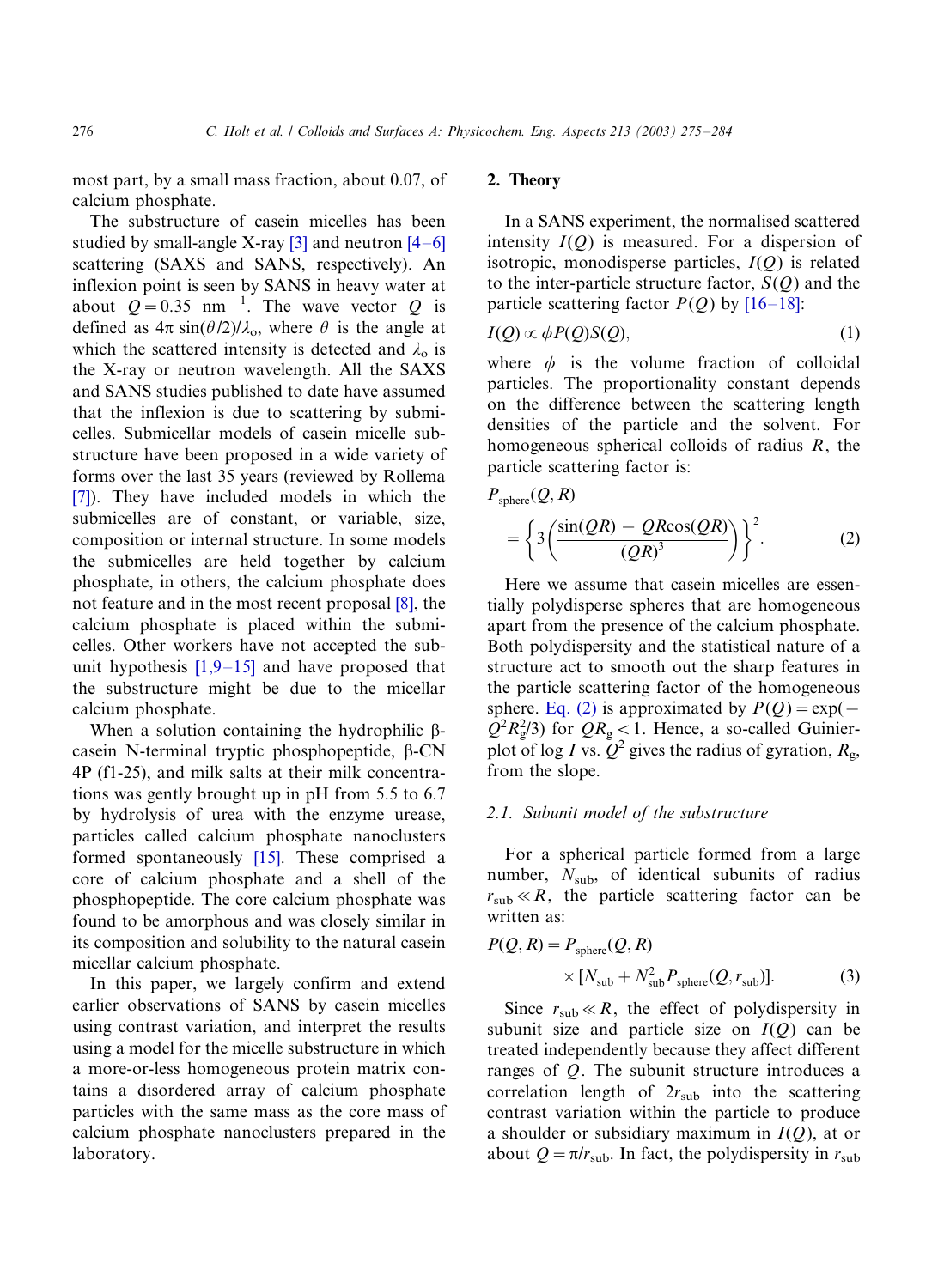<span id="page-2-0"></span>and packing irregularities produce a strong smearing of the fine structure in the particle scattering factor. Since, according to this model, the origin of the correlation length lies in the geometry of the cluster of subunits, it should be seen at all contrasts except for the match point of the protein.

# 2.2. Calcium phosphate nanocluster model of the substructure

Now consider a homogeneous protein sphere containing  $N_{\text{Cap}}$  calcium phosphate clusters, each of mass  $m$ . The calcium phosphate nanoclusters are assumed to form a disordered array with a characteristic correlation length  $\lambda$ . A regular lattice would give rise to diffraction and Bragg peaks. The correlation length corresponds roughly to the first maximum in the pair correlation function of the disordered material, the Fourier transform of which gives rise to the observed scattering. In a casein micelle of mass  $M$ , volume V, and with a mass fraction of calcium phosphate,  $w$ , there are  $N_{\text{Cap}}$  nanoclusters:

$$
N_{\text{CaP}} \approx \frac{V}{\lambda^3} = \frac{wM}{m}.
$$
 (4)

It is convenient to use hydrodynamic measurements of casein micelle size such as the intrinsic viscosity,  $[\eta] = 2.5$   $V_h$ , where  $V_h$  is the hydrodynamic volume. Assuming the calcium phosphate is only in the non-draining inner region of the micelle, the correlation length becomes:

$$
\lambda^3 = \frac{2m[\eta]}{5wN_A},\tag{5}
$$

where  $N_A$  is Avogadro's number.

In contrast variation studies of proteins, the contrast between protein and solvent and between calcium phosphate and solvent is commonly varied by using mixtures of normal and heavy water. Allowing for exchange, the scattering length densities of  $\beta$ -casein 4P (f1-25) and the acidic amorphous calcium phosphate in calcium phos-phate nanoclusters [\[15\]](#page-9-0),  $\rho_{\text{prot}}$  and  $\rho_{\text{CaP}}$ , respectively, are given by:

$$
\rho_{\text{prot}} = 1.901 + 1.011\beta
$$

$$
\rho_{\text{CaP}} = 2.019 + 4.043 \beta, \tag{6}
$$

where  $\beta$  is the volume fraction of heavy water. The predicted match points for the  $\alpha_{s1}$ -,  $\alpha_{s2}$ -,  $\beta$ - and kcaseins occur at  $\beta = 0.41, 0.42, 0.38$  and 0.41, respectively [\[5\]](#page-8-0). Additionally, Eq. (6) shows that near  $\beta = 0$ , the protein and calcium phosphate have almost the same contrast.

$$
I(Q) \propto P(Q, R) \sim P_{\text{sphere}}(Q, R). \tag{7}
$$

Near  $\beta = 0.4$ , the match point for whole casein, we have:

$$
I(Q) \propto P(Q, a)S(Q, \lambda),\tag{8}
$$

where  $a$  is the radius of the calcium phosphate particles,  $P(O,a)$  is the particle scattering factor of the ion cluster and  $S(Q,\lambda)$  is the inter-particle scattering function for the nanocluster array within the micelle. In heavy water, the scattering length density of the calcium phosphate is twice that of the protein so it is an important source of coherently scattered neutrons at  $QR > 10$ , in spite of its relatively small mass fraction.

The intrinsic viscosity of the casein micelle is typically 10 cm<sup>3</sup> g<sup>-1</sup> [\[19\]](#page-9-0), the mass fraction of calcium phosphate is about  $0.07$  [\[1,20\]](#page-8-0) and the relevant properties of calcium phosphate nanoclusters prepared from  $\beta$ -casein phosphopeptide 4P (f1-25) are  $[15]$   $m = 61$  kDa, the core mass, and  $a = 2.3$  nm, the core radius. Thus, if the micellar calcium phosphate is the same as the core of calcium phosphate nanoclusters,  $\lambda = 18$  nm and, since  $Q'a = 0.8$ ,  $P_{\text{sphere}}(Q',a) = 0.77$  and the characteristic feature arising from the inter-particle scattering of the calcium phosphate is expected to occur at  $Q = 0.35$  nm<sup>-1</sup>. A casein micelle with the number average radius in the size distribution of 108 nm [\[2\]](#page-8-0) has a mass of  $7.2 \times 10^8$  Da and, according to the model, contains 830 calcium phosphate ion clusters.

#### 3. Experimental

#### 3.1. Materials

Casein micelles from fresh skim milk were pelleted by ultracentrifugation  $(25000 \times g)$  for 30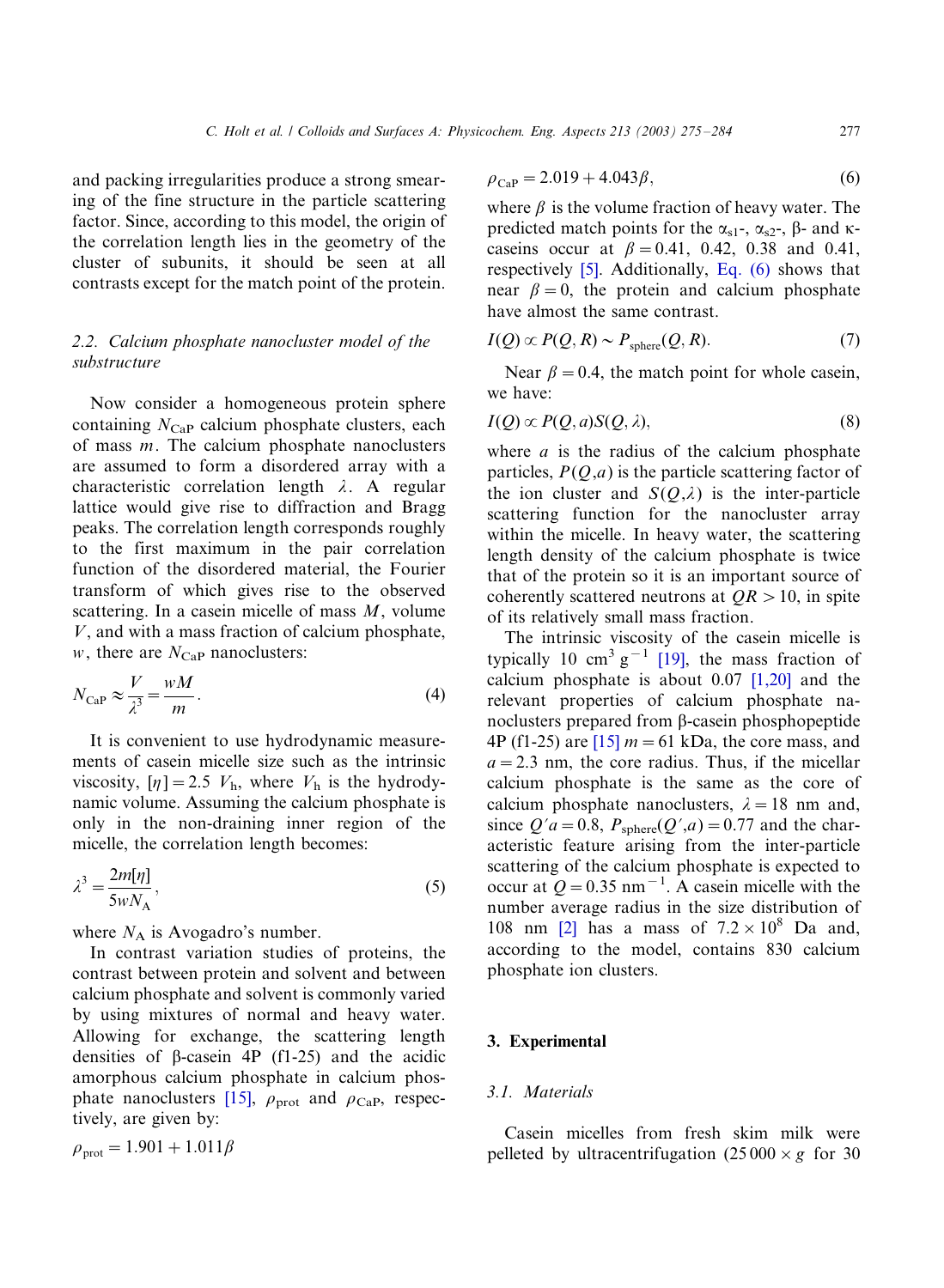min at 20 $\degree$ C) before resuspension in a buffer designed to be saturated with respect to micellar calcium phosphate. The composition and preparation of such buffers has been described previously  $[10,14,15]$  where they were used to dilute case incalcium phosphate complexes, while preserving their integrity. The standard resuspension buffer had a free calcium ion concentration of 2 mM, ionic strength of 80 mM and pH of 6.7. In experiments where ethanol was used to sharpen the feature at about  $0.35$  nm<sup>-1</sup>, the ethanol was added slowly to the buffer to a final concentration of 5, 10 or 15% v/v. Identical buffers were prepared in normal and heavy water and mixed to give the required  $\beta$  value. After resuspension, to give a stock casein concentration of about 10 mg protein  $ml^{-1}$ , samples were dialysed over 3 d against 3 changes of the same buffer at a volume ratio of 1:3. The precise value of  $\beta$  in the sample and dialysis buffer was determined by a neutron transmission experiment using pure water and heavy water as standards and was usually lower than the nominal value by about  $0.02-0.04$ .

#### 3.2. Methods

#### 3.2.1. Small-angle X-ray scattering

This was carried out on station 2.1 of the CCLRC Daresbury Laboratory at camera lengths of 2.3 or 6.25 m. Measurements were made at protein concentrations of approximately 10, 5 or 1  $mg$  ml<sup>-1</sup>. Other experimental details were de-scribed previously [\[15\].](#page-9-0)

# 3.2.2. Small-angle neutron scattering

The SANS experiments were performed at the Institut Max Von Laue–Paul Langevin in Grenoble (France) on the D11 and D22 spectrometers with camera lengths of 3, 5 or 18 m. Hellma QS quartz cells were used with a sample path length of 2 mm ( $0.6 \le \beta \le 1$ ) or 1 mm. The mean wavelength of the emitted neutrons was 1.0 nm with a width at half height of 9%. A circulating water bath was used to control the sample temperature to  $+$ 0.5 °C at 25 °C, unless otherwise stated. Measurements were also made at protein concentrations of 5 and 20 mg  $ml^{-1}$  to verify that near the point of inflexion,  $Q = 0.35$  nm<sup>-1</sup>,  $S(Q, R)$  does not affect the shape of the scattering curve in this concentration range. Samples were in dialysis equilibrium with the buffer and the coherent scattering from the solute was obtained by subtraction of the buffer scattering from the sample.

# 4. Results

# 4.1. Small-angle X-ray scattering

The stock solution was diluted until there were no concentration-dependent features in the SAXS curve of  $log I$  vs.  $Q$ . This occurred at or below 5 mg protein ml<sup>-1</sup>. As was found previously [\[3\]](#page-8-0), there was no distinct inflexion point in the SAXS of resuspended casein micelles near  $Q = 0.35$  $nm^{-1}$ . In this study, therefore, the SAXS was used to help define optimal conditions for the SANS. It was found that an inflexion could be induced by addition of ethanol and it became an increasingly prominent shoulder as the concentration increased to 15% ([Fig. 1\)](#page-4-0). At 20% the micelles were found to be unstable and slowly aggregated so the optimal concentration for future work was chosen to be 15%. The pH of the resuspension buffer was varied from 6.0 to 8.0 in steps of 0.5 pH units in the presence of 15% ethanol and the SAXS showed that the most prominent inflexion was at pH 7.0. At pH 6 the micellar calcium phosphate had largely dissolved but the micelles remained intact because of the reduced charge repulsion [\[19\]](#page-9-0). Above pH 7, the micelle suspension became progressively less turbid due to partial dissociation of the particles even though the micellar calcium phosphate is expected to increase. The effect of replacing water with heavy water was investigated with another system composed of a mixture of  $\beta$ and k-caseins together with calcium phosphate which can form particles small enough for a Guinier analysis by SAXS. The larger particles, formed at low ratios of  $\kappa$ - to  $\beta$ -caseins showed a distinct secondary maximum in the SAXS but this became less prominent with the smaller particles. No dependence of  $R_g$  on  $\beta$  was found in the range  $0 \le \beta \le 0.96$  using a stock mixture prepared from 8 mg  $\beta$ -casein+10 mg k-casein ml<sup>-1</sup> (CH, unpublished observations). This result was consid-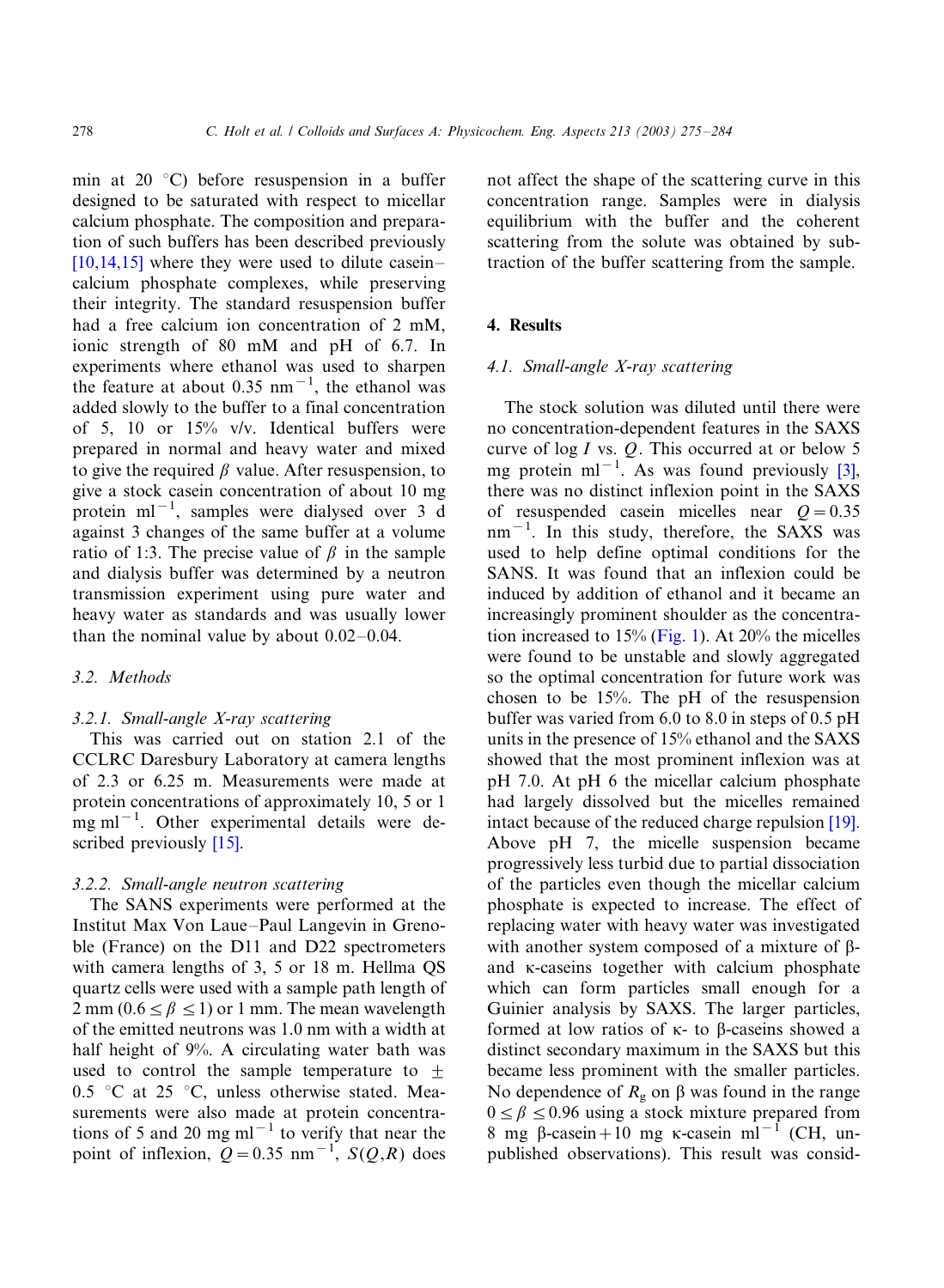<span id="page-4-0"></span>

Fig. 1. SAXS of resuspended casein micelles in aqueous buffers containing 0, 5, 10 and 15% ethanol.

ered good evidence that the size and substructure of the native casein micelle was unlikely to be perturbed by the exchange of normal for heavy water in a contrast variation study by SANS.

#### 4.2. Small-angle neutron scattering

The initial experiment was the determination of the SANS of resuspended casein micelles at nominal  $\beta$  values of 0, 0.2, 0.6, 0.7, 0.8, 0.9 and 1. There was no added ethanol in this series. As shown in [Fig. 2](#page-5-0)(a), a shoulder near  $Q = 0.35$  nm<sup>-1</sup> was found in the heavy water-rich solutions and even appeared to become more prominent nearer the match point of the protein. However, in the aqueous solutions ( $\beta = 0.2$  or 0), no shoulder was found. The effect of ethanol in sharpening the inflexion to a distinct maximum was also observed in heavy water by SANS (result not shown). In a second experiment, measurements were made closer to the match point at nominal  $\beta$  values of 0.42 and 0.5, allowing for the 15% ethanol added to the buffers. In spite of the lower intensity of

coherently scattered neutrons, the feature appeared as a distinct maximum at  $Q = 0.35$  nm<sup>-1</sup> [\(Fig. 3\)](#page-6-0). No other features appeared in the SANS at lower Q in measurements made with the  $\beta = 0.5$ solution at the longer camera length of 18 m, as would be expected of a regular lattice.

In the final experiment, the SANS was measured in a buffer of pH 7.0 containing 15% ethanol at a nominal  $\beta$  value of 0.6. An initial measurement was made at  $5\degree C$ , the solution was then raised in temperature to  $60^{\circ}$ C and a second measurement of the SANS made. The sample was then cooled to 5 °C and the SANS re-recorded. The measurement time was 1 h and  $20-40$  min was allowed for equilibration before each determination. Re-sults are shown in [Fig. 4](#page-6-0) and comparison with [Fig.](#page-5-0) [2](#page-5-0) shows that the shoulder seen without the ethanol was again converted into a distinct maximum at about  $Q = 0.35$  nm<sup>-1</sup> at 5 °C. On heating to 60  $\degree$ C the maximum became less prominent. [Fig. 4](#page-6-0) shows, however that the SANS was almost completely recovered after the heat treatment cycle, demonstrating the reversibility of the change.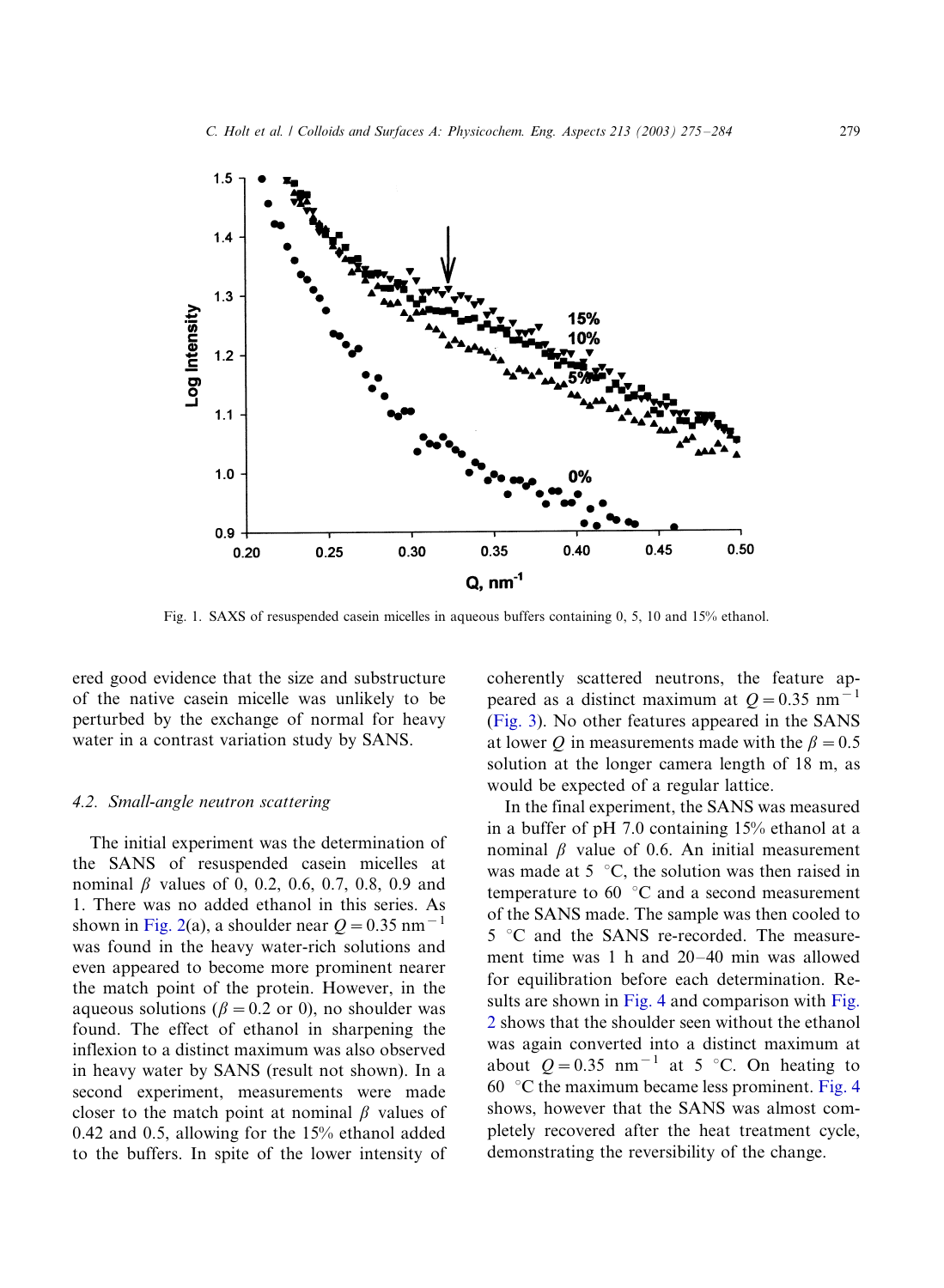<span id="page-5-0"></span>

Fig. 2. (a) SANS of resuspended casein micelles above the match point of the protein at  $\beta = 0.6, 0.7, 0.8, 0.9$  and 1. None of the solutions contained ethanol. (b) SANS of resuspended casein micelles at  $\beta = 0$  and 0.2, near the match point of protein to the calcium phosphate.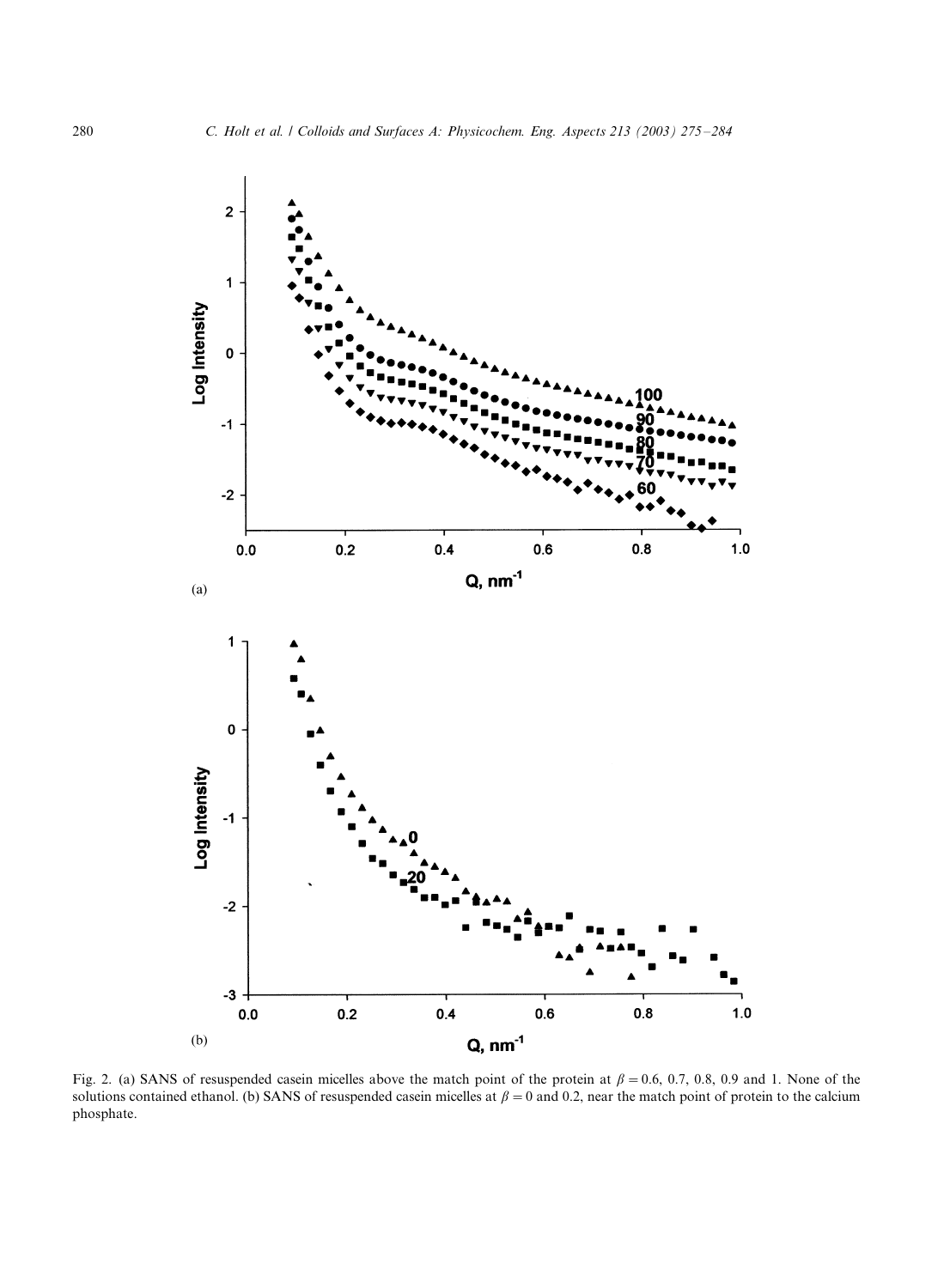<span id="page-6-0"></span>

Fig. 3. SANS of resuspended casein micelles with  $\beta = 0.5$  and camera lengths of 18 and 5 m. A least squares minimisation routine was used to overlap the two sets of data.



Fig. 4. SANS of resuspended casein micelles in a buffer containing 15% ethanol at 5 °C (before heating),  $\bullet$ ; 60 °C,  $\blacktriangle$ ; and 5 °C (after heating),  $\blacksquare$ .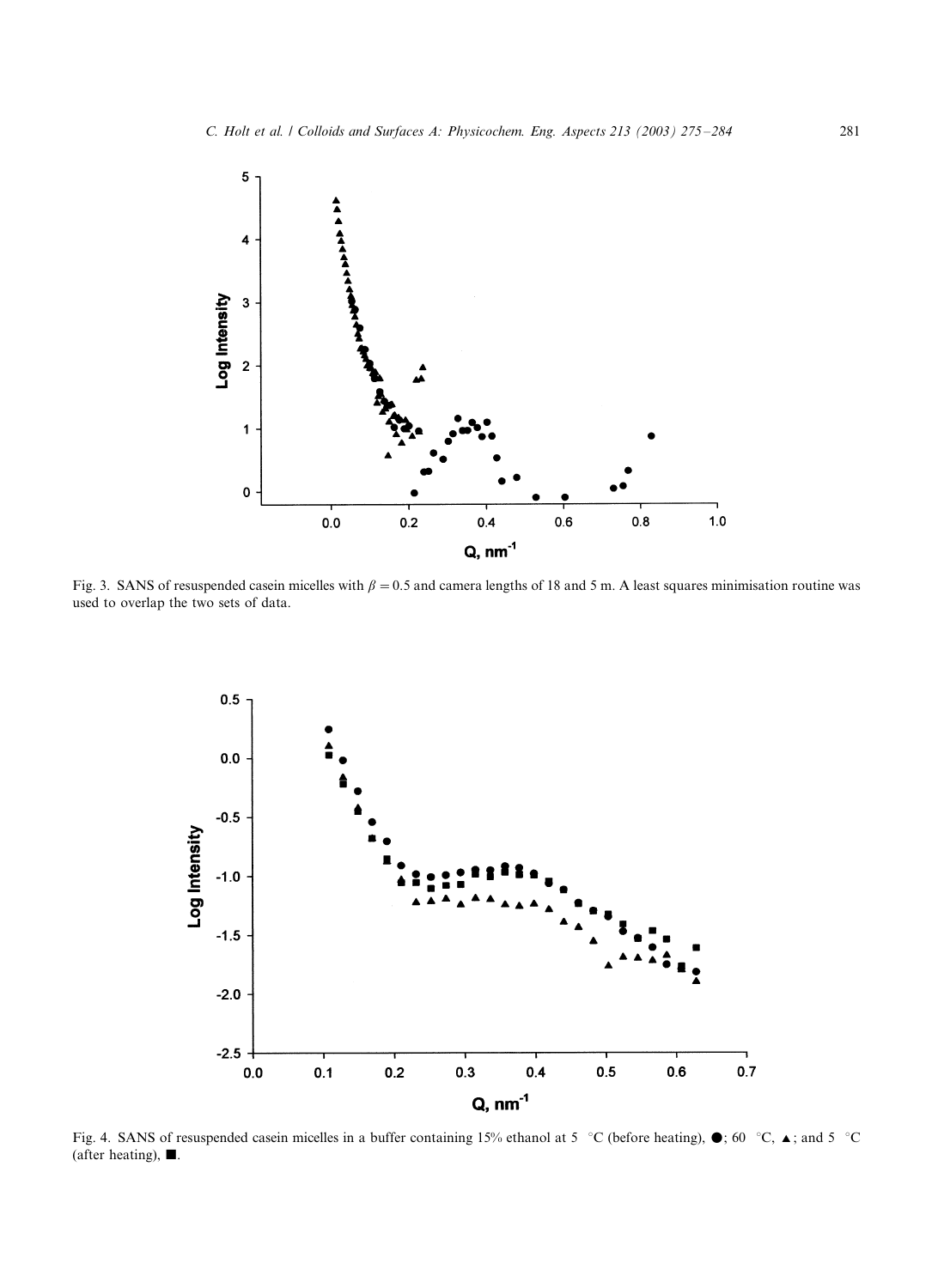# 5. Discussion

Early measurements of SANS by casein micelles [\[4,5\]](#page-8-0) were interpreted in terms of small, hexagonally packed, clusters of homogeneous subunits with  $r_{\text{sub}} = 8.4$  nm. One reason for choosing a subunit model for the interpretation was that a number of studies by electron microscopy had revealed case in-like particles of  $5-25$  nm in the Golgi region of mammary secretory cells, as well as casein micelle-sized particles and it was presumed that the smaller particles assembled into micelles [\[20\].](#page-9-0) The second reason was that a number of reports were published in which particles of the size of subunits were isolated by dissociation procedures [\[20\]](#page-9-0). Stothart [\[5\],](#page-8-0) assuming a tricalcium phosphate stoichiometry, calculated that the micellar calcium phosphate was contrast-matched at  $\beta = 0.74$ , where the shoulder at  $Q = 0.35$  nm<sup>-1</sup> is still evident, and concluded that the shoulder was not caused by scattering from the calcium phosphate. We argue against this conclusion on the grounds that a correlation length arises from the variation in scattering length density within the particle and that 'holes' of zero contrast with the solvent nevertheless give rise to an inter-'hole' interference effect. Stothart noted [\[5\]](#page-8-0) that there was not just a shoulder but a distinct peak at  $\beta$  = 0.38, close to the calculated match point for the protein, but explained this as arising from local variations in the scattering length density of the protein about the mean value. We accept that there are variations in contrast at the match point for protein but ascribe them mainly to the calcium phosphate with its distinctly different scattering length density. Stothart and Cebula [\[4,5\]](#page-8-0) did not report measurements in water-rich solvents, where we found that the shoulder or peak at  $Q = 0.35$  $nm^{-1}$  was absent or weak. In water-rich solvents, the scattering length densities of the protein and calcium phosphate are almost the same so the casein micelles should scatter neutrons more like homogeneous particles. Hansen et al. [\[6\]](#page-8-0) also worked with an aqueous buffer and found that the inflexion point was still present in the  $\beta = 0$ solution, although less prominent and somewhat shifted in position relative to the SANS curve obtained at  $\beta = 1$ . Like Stothart [\[4,5\]](#page-8-0), Hansen et al. [\[6\]](#page-8-0) used a protein subunit model to describe the scattering. In order to fit the SANS curves as a function of the scattering contrast, the subunits were allowed to be polydisperse with a Gaussian distribution. They were found to have a mean radius that decreased from  $6.7 \pm 3.7$  nm at  $\beta = 1$  to  $4.5 \pm 2.2$  nm at  $\beta = 0$ . The variation in contrast within the micelle was noted to be very large by protein standards and the inside of the putative subunits were not contrast matched at the match point of the protein.

The inflexion point, in our analysis, is ascribed to inter-particle interference arising from the scattering of calcium phosphate particles. We have not quantified the effect of the cross interaction between scattering from protein and calcium phosphate, as would be expected to be significant near  $\beta = 1$ , but note that there is no reason to expect this effect to give rise to a characteristic correlation length and therefore provide an alternative explanation for the inflexion.

The subunit model of casein micelles has been criticised for a number of reasons. First, it is not established that the putative submicelles seen by electron microscopy persist in the casein micelle or indeed that the micelle is built from these units. Moreover, when casein micelles are carefully dissociated in a variety of ways to probe the forces holding the micelle together, particles of every possible size up to that of the original micelles can result [\[10\]](#page-8-0). The older electron microscopical evidence of casein micelle substructure has also been put into question by a more recent careful study of the effects of various preparation procedures. There were no inhomogeneities larger than a few nanometer in casein micelle samples that were prepared by methods that did not introduce artefacts [\[21\]](#page-9-0). In this respect, the inhomogeneities are comparable to those seen much earlier by transmission electron microscopy in unstained thin sections [\[12\]](#page-8-0).

Our position is that submicelles are an unnecessary hypothesis; the substructure of casein micelles can be explained by the presence of micellar calcium phosphate. The scale of the substructure, most clearly seen in the SANS at the match point of the protein, is correctly predicted by Eq.  $(5)$ from a model of micellar calcium phosphate based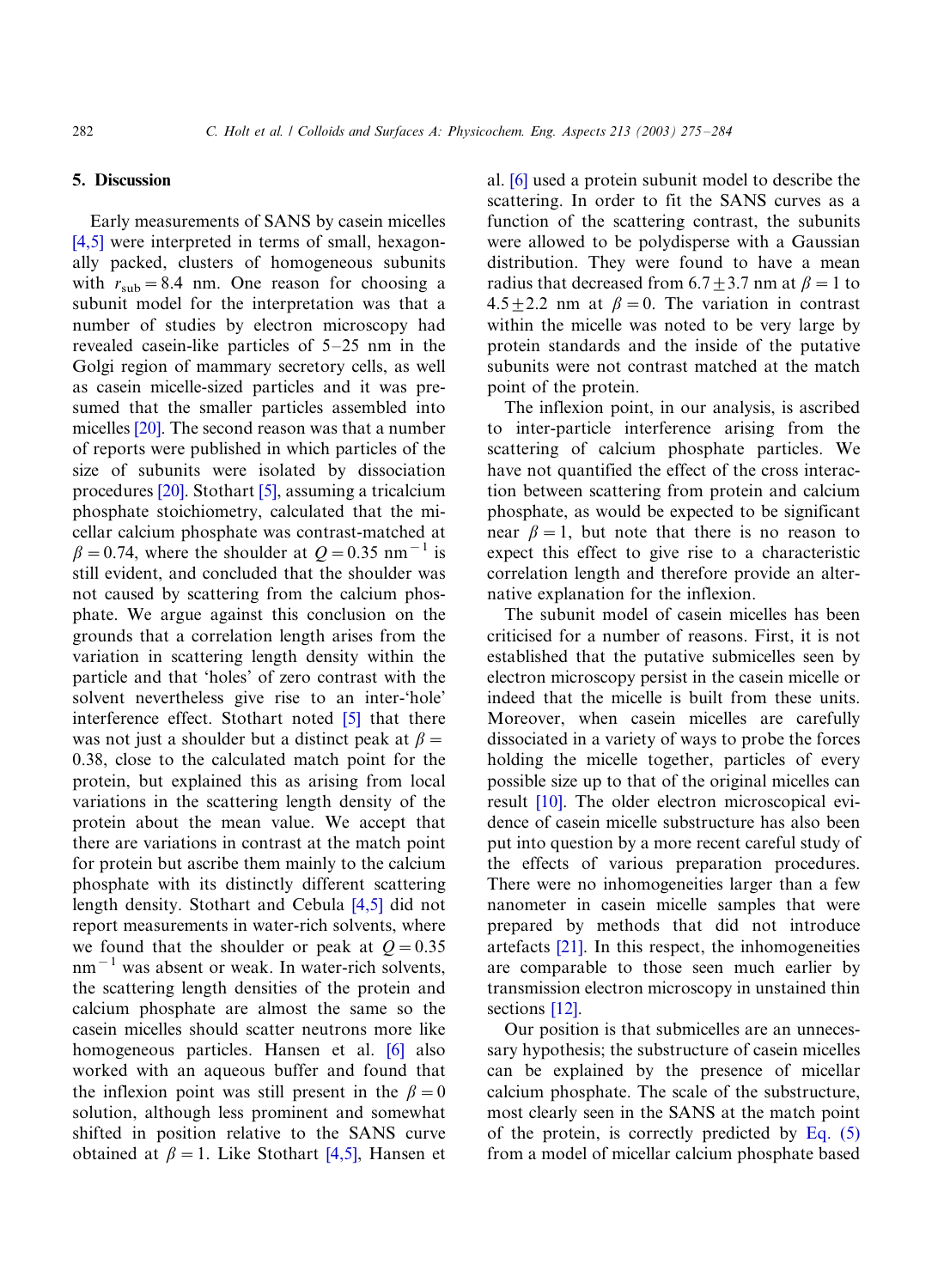<span id="page-8-0"></span>on completely independent experiments. These are the intrinsic viscosity of casein micelles, the weight fraction of calcium phosphate in casein micelles and the core mass of calcium phosphate nanoclusters prepared in the laboratory.

The fact that the shoulder or peak near  $Q = 0.35$  $nm^{-1}$  is much more prominent at the match point of the protein than at any other solvent contrast, a consistent result in all the previous studies  $[4-6]$ , and this one, is strong evidence that the feature is due to interparticle interference by the calcium phosphate ([Eq. \(5\)](#page-2-0)). When the contrast of the calcium phosphate approaches that of the protein in water-rich solvents, the shoulder or peak near  $Q = 0.35$  nm<sup>-1</sup> becomes weakened [6] or, as reported here, may be essentially absent. This result is difficult to reconcile with a protein subunit model  $(Eq. (3))$  $(Eq. (3))$  but is exactly as expected of a calcium phosphate nanocluster model [\(Eq.](#page-2-0) [\(8\)](#page-2-0)). The effect of ethanol addition and heating are seen as having opposite effects on the dispersion in the correlation length,  $\lambda$ , to cause, respectively, sharpening or smoothing of the inter-particle scattering function arising from the disordered array of micellar calcium phosphate clusters. Although concentrations of ethanol comparable to those used here have been shown to cause the contraction of the outermost region of the casein micelle [\[22\]](#page-9-0), the so-called hairy layer that confers steric stability on the particles, it appears from this work that it affects also the inner substructure. Hansen et al. [6] confirmed that the substructure was preserved on renneting and we have evidence from SAXS that the prominence of the shoulder is reduced or eliminated by acidification to pH 6.0 over the  $2-3$  days of sample preparation, consistent with a slow readjustment of the internal structure to the loss of the micellar calcium phosphate. The prominence of the shoulder is also reduced at alkaline pH which may be caused by the reduction of particle size at the higher pH.

# Acknowledgements

We are indebted to Elaine Little (HRI) for experimental assistance in preparing the casein micelle samples and buffers. Dr G. Grossmann (CLRC Daresbury Laboratory) is thanked for his help with the SAXS measurements. The work was financed primarily by the Scottish Executive Environmental and Rural Affairs Department.

# **References**

- [1] C.G. de Kruif, C. Holt, Casein micelle structure, functions and interactions, in: P.F. Fox, P.L.H. McSweeney (Eds.), Advanced Dairy Chemistry Proteins, vol. 1, Kluwer Academic, Plenum, New York, 2002, pp. 233-276.
- [2] C.G. de Kruif, Supra-aggregates of casein micelles as a prelude to coagulation, Journal of Dairy Science 81 (1998) 3019-3028.
- [3] H. Pessen, T.F. Kumosinski, H.M. Farrell, Small-angle Xray scattering investigation of the micellar and submicellar forms of bovine casein, Journal of Dairy Research 56  $(1989)$  443-451.
- [4] P.H. Stothart, D.J. Cebula, Small-angle neutron scattering study of bovine casein micelles and sub-micelles, Journal of Molecular Biology 160 (1982) 391-395.
- [5] P.H. Stothart, Subunit structure of casein micelles from small-angle neutron scattering, Journal of Molecular Biology 208 (1989) 635-638.
- [6] S. Hansen, R. Bauer, S.B. Lomholt, K. Bruun Qvist, J.S. Pedersen, K. Mortensen, Structure of casein micelles studied by small-angle neutron scattering, European Biophysics Journal 24 (1996) 143-147.
- [7] H.S. Rollema, Casein association and micelle formation, in: P.F. Fox (Ed.), Advanced Dairy Chemistry, vol. 1, Elsevier Applied Science, Barking, Essex, UK, 1992, pp.  $111 - 140$ .
- [8] P. Walstra, Casein sub-micelles: do they exist?, International Dairy Journal 9 (1999) 189-192.
- [9] C. Holt, Structure and stability of bovine casein micelles, Advances in Protein Chemistry 43 (1992) 63-151.
- [10] C. Holt, Casein micelle substructure and calcium phosphate interactions studied by sephacryl column chromatography, Journal of Dairy Science 81 (1998) 2994-3003.
- [11] D. Rose, J.R. Colvin, Internal structure of casein micelles from bovine milk, Journal of Dairy Science 49 (1966) 351/ 355.
- [12] A.-M. Knoop, E. Knoop, A. Wiechen, Sub-structure of synthetic casein micelles, Journal of Dairy Research 46  $(1979)$  347-350.
- [13] D.S. Horne, Casein interactions: casting light on the black boxes, the structure in dairy products, International Dairy Journal 8 (1998) 171-177.
- [14] C. Holt, D.T. Davies, A.J.R. Law, The effects of colloidal calcium phosphate content and milk serum free calcium ion concentration on the dissociation of bovine casein micelles, Journal of Dairy Research 53 (1986)  $557 - 572.$